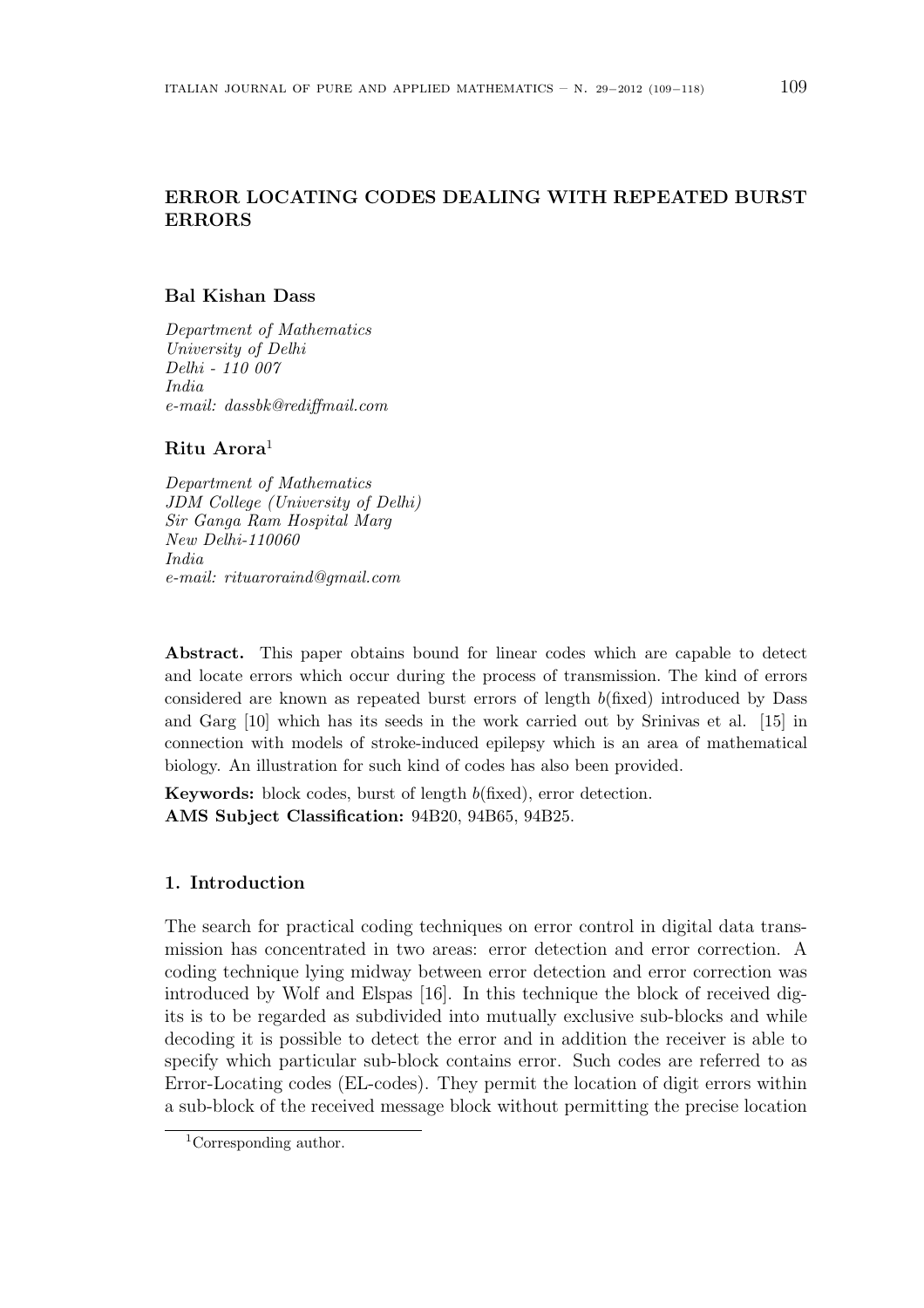of the erroneous digit positions. The amount of redundancy required for such codes is not excessive and EL-codes provide an attractive alternative to conventional error detection in decision feed back communication systems. If errors are detected, the receiver requests the transmission of the corrupted block of digits and this process is repeated for each incoming block. The use of EL-codes can soften this compromise between short and long block lengths by providing an additional design parameter. Wolf and Elspas [16] studied binary codes which are capable of detecting and locating a single sub-block containing random errors. Such codes for burst errors were initiated by Dass [6].

Codes developed at the early stages were meant to detect and correct random errors, however it was noticed later that in many kinds of channels the likelihood of the occurrence of errors is more in adjacent positions rather than their occurrence in a random manner. It was in this spirit that the codes correcting single errors and double adjacent errors were developed by Abramson [1]. This idea was generalized and such errors were put in the category of errors called 'burst errors'. A burst of length b is defined as follows:

**Definition 1.** A burst of length  $b$  is a vector whose only non-zero components are among some b consecutive components, the first and last of which is non-zero.

This definition was given by Fire [11] in a research report wherein he called such errors as open-loop burst errors. There is yet another kind of burst errors due to Chien and Tang [4]. It was noted by them that in several channels errors occur in the form of a burst but the end digits of the burst do not get corrupted. Channels due to Alexander et al. [2] fall in this category. This prompted Chien and Tang to propose a modification in the definition of a burst and they defined a burst of length b, which shall be called as CT burst of length b, as follows:

**Definition 2.** A CT burst of length  $b$  is a vector whose only non-zero components are confined to some b consecutive positions, the first of which is non-zero.

The nature of burst errors differs from channel to channel depending upon the behaviour of channels or the kind of errors which occur during the process of transmission. This prompted Dass [5] to further modify the definition of CT burst as follows:

**Definition 3.** A burst of length  $b$ (fixed) is an *n*-tuple whose only non-zero components are confined to b consecutive positions, the first of which is non-zero and the number of its starting positions is among the first  $n - b + 1$  components.

Also, in very busy communication channels, errors repeat themselves. So is a situation when errors occur in the form of bursts. So we need to consider repeated bursts. The models studied by Srinivas et al. [15] fall into this category and codes developed pertaining to these may play an important role in subjects like mathematical biology. They studied the changes in the neuronal network properties during epileptiform activity in vitro in planar two-dimensional networks cultured on a multielectrode array, using the in vitro model of stroke-induced epilepsy.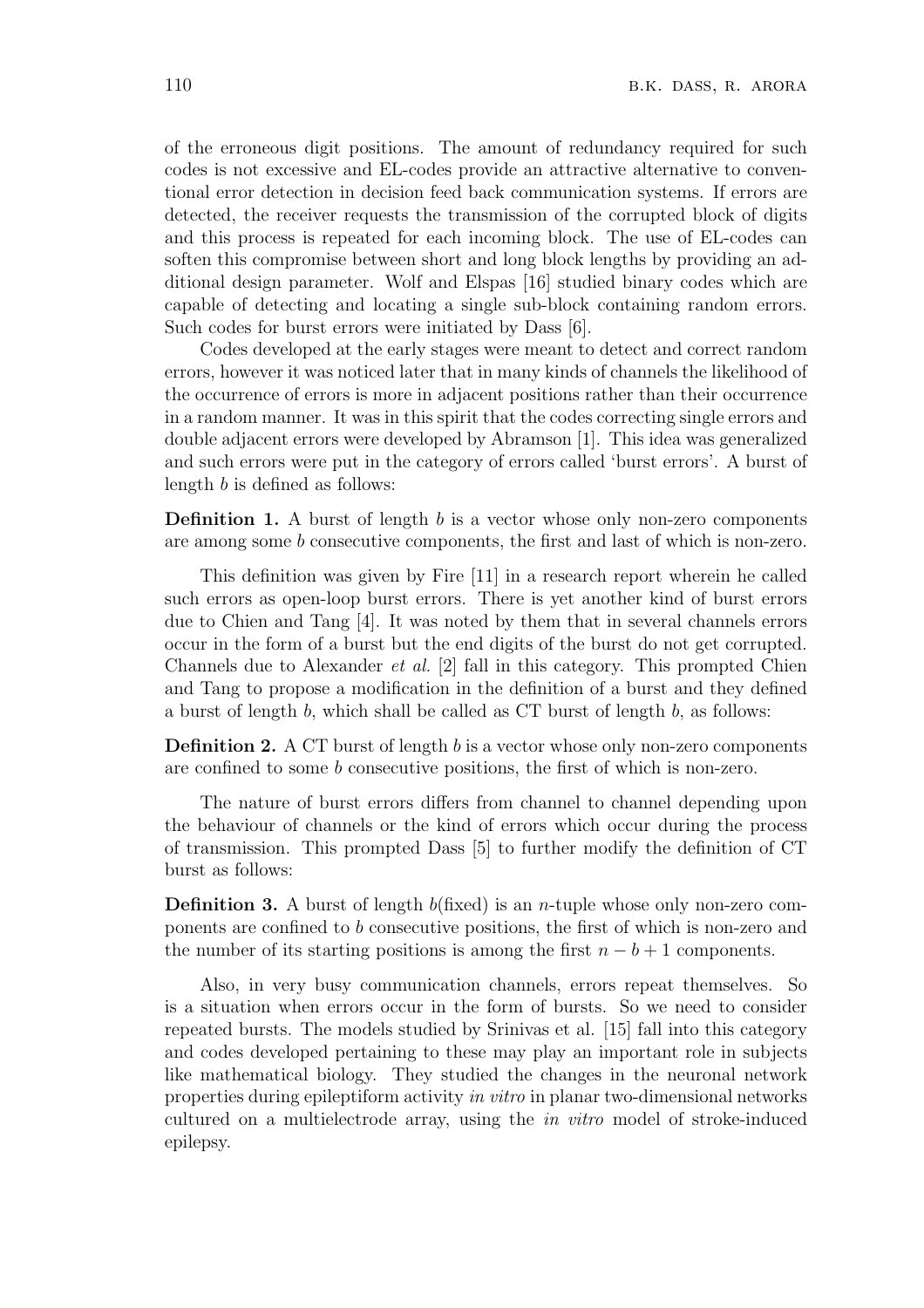A 2-repeated burst (open-loop) of length b(refer Berardi et al. [3]) is defined as follows:

**Definition 4.** A 2-repeated burst of length b is a vector of length n whose only non-zero components are confined to two distinct sets of b consecutive components, the first and the last component of each set being non-zero.

As an illustration, (00104200210500) is a 2-repeated burst of length 4 over  $GF(5)$ .

Yet another kind of 2-repeated burst error of length  $b$ (fixed) has been studied by Dass and Garg [10] in which they defined such an error as follows:

**Definition 5.** A 2-repeated burst of length  $b$ (fixed) is an *n*-tuple whose only non-zero components are confined to 2 distinct sets of b consecutive digits, the first component of each set is non-zero and the number of its starting positions is among the first  $n - 2b + 1$  components.

As an illustration (010010000) is a 2-repeated burst of length up to 3(fixed) whereas  $(0010000100000)$  is a 2-repeated burst of length at most  $5(fixed)$ over  $GF(2)$ .

On the similar lines, an *m*-repeated burst of length  $b$ (fixed) has been defined by Dass et al. [8] as follows:

**Definition 6.** An m-repeated burst of length  $b$ (fixed) is an *n*-tuple whose only non-zero components are confined to  $m$  distinct sets of  $b$  consecutive digits, the first component of each set is non-zero and the number of its starting positions is among the first  $n - mb + 1$  components.

The development of codes locating repeated burst errors will improve the efficiency of the communication channel as it will reduce the number of paritycheck digits required in comparison with the codes dealing with the location of the usual burst error locating codes while considering such repeated bursts as single bursts.

This paper mainly presents a study of error-locating codes, in which errors occur in the form of 2-repeated bursts of length  $b$ (fixed)

This paper has been organized as follows. In section 2, we derive the necessary condition for the detection and location of 2-repeated bursts of length  $b$ (fixed) followed by a sufficient condition for the existence of such a code.

An illustration of a code locating 2-repeated bursts of length 3(fixed) over GF(2) has also been given.

In section 3, necessary condition for the detection and location of m-repeated bursts of length b(fixed) has been given. After that a sufficient condition for the existence of such a code has been given.

In what follows, we shall consider a linear code to be a subspace of  $n$ -tuples over  $GF(q)$ . The block of n digits, consisting of r check digits and  $k = n - r$ information digits, is considered to be divided into s mutually exclusive sub-blocks. Each sub-block contains  $t = n/s$  digits. The distance between vectors will be considered in the Hamming's sense [12].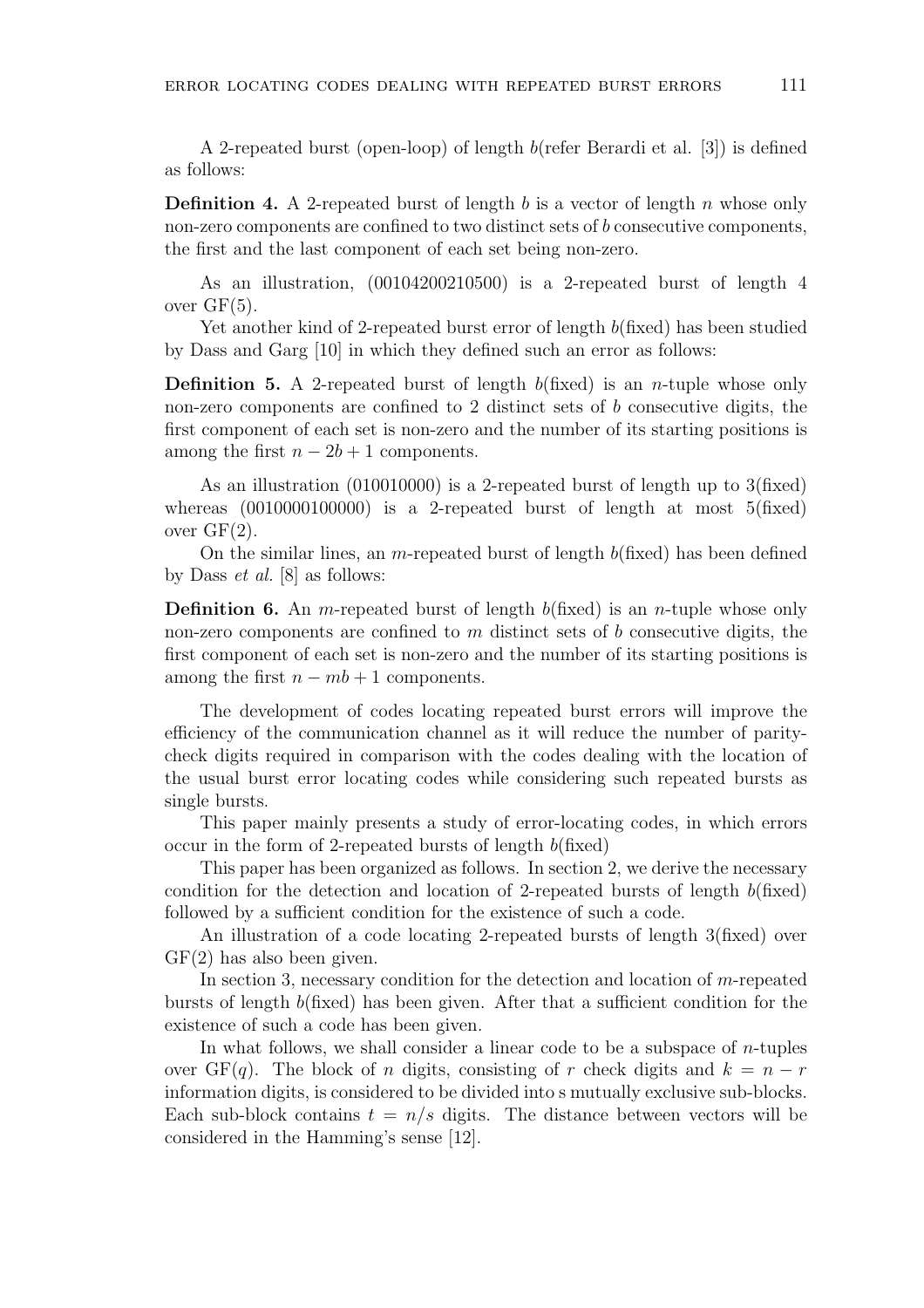#### 2. 2-repeated burst of length b(fixed) error locating codes

In this section, we consider  $(n, k)$  linear codes over  $GF(q)$  that are capable of detecting and locating all 2-repeated bursts of length b(fixed) within a single subblock. An EL-code capable of detecting and locating a single sub-block containing an error which is in the form of a 2-repeated burst of length  $b$ (fixed) must satisfy the following conditions:

- (a) The syndrome resulting from the occurrence of a 2-repeated burst of length  $b$ (fixed) within any one sub-block must be distinct from the all zero syndrome.
- (b) The syndrome resulting from the occurrence of any 2-repeated burst of length  $b$ (fixed) within a single sub-block must be distinct from the syndrome resulting likewise from any 2-repeated burst of length  $b$ (fixed) within any other sub-block.

In this section we shall derive two results. The first result gives a lower bound on the number of check digits required for the existence of a linear code over  $GF(q)$  capable of detecting and locating a single sub-block containing errors that are 2-repeated bursts of length  $b$ (fixed). In the second result, we derive an upper bound on the number of check digits which ensures the existence of such a code.

Since the code is divided into several blocks of length  $t$  each and we wish to detect a 2-repeated burst of length b(fixed), we may come across with a situation when the difference between 2b and t becomes small. We note that if  $t-b+1 < 2b$ and we consider any two 2-repeated bursts  $x_1$  and  $x_2$  of length  $b$ (fixed) such that their non-zero components are confined to first  $t - b + 1$  positions then their difference  $x_1 - x_2$  is again a 2-repeated burst of length b(fixed). However, if we do not restrict ourselves to first  $t - b + 1$  positions then we may not get a 2-repeated burst of length  $b$ (fixed) as explained with the help of the following examples:

**Example 1.** Suppose  $t = 7, b = 3$ . Let  $x_1 = (1111110)$  and  $x_2 = (1111100)$ . Then  $x_1$  and  $x_2$  are 2-repeated bursts of length 3(fixed) whereas  $x_1 - x_2 = (0000010)$  is not a 2-repeated burst of length 3(fixed).

**Example 2.** Suppose  $t = 10, b = 4$ . Let  $x_1 = (1111001101)$  and  $x_2 = (1001001001)$ . Then  $x_1$  and  $x_2$  are 2-repeated bursts of length 4(fixed) whereas  $x_1 - x_2$  $=(0110000100)$  is not a 2-repeated burst of length 4(fixed). So, when  $t-b+1 < 2b$ we consider the collection of those vectors in which the non -zero components are confined to first  $t - b + 1$  positions whereas when  $t - b + 1 > 2b$  we consider the collection of those vectors in which the non-zero components are confined to some two (fixed) b consecutive positions so that patterns to be detected are not code words.

**Theorem 1.** The number of parity check digits r in an  $(n, k)$  linear code subdivided into s sub-blocks of length t each, that locates a single corrupted sub-block containing errors that are 2-repeated bursts of length b(fixed) is at least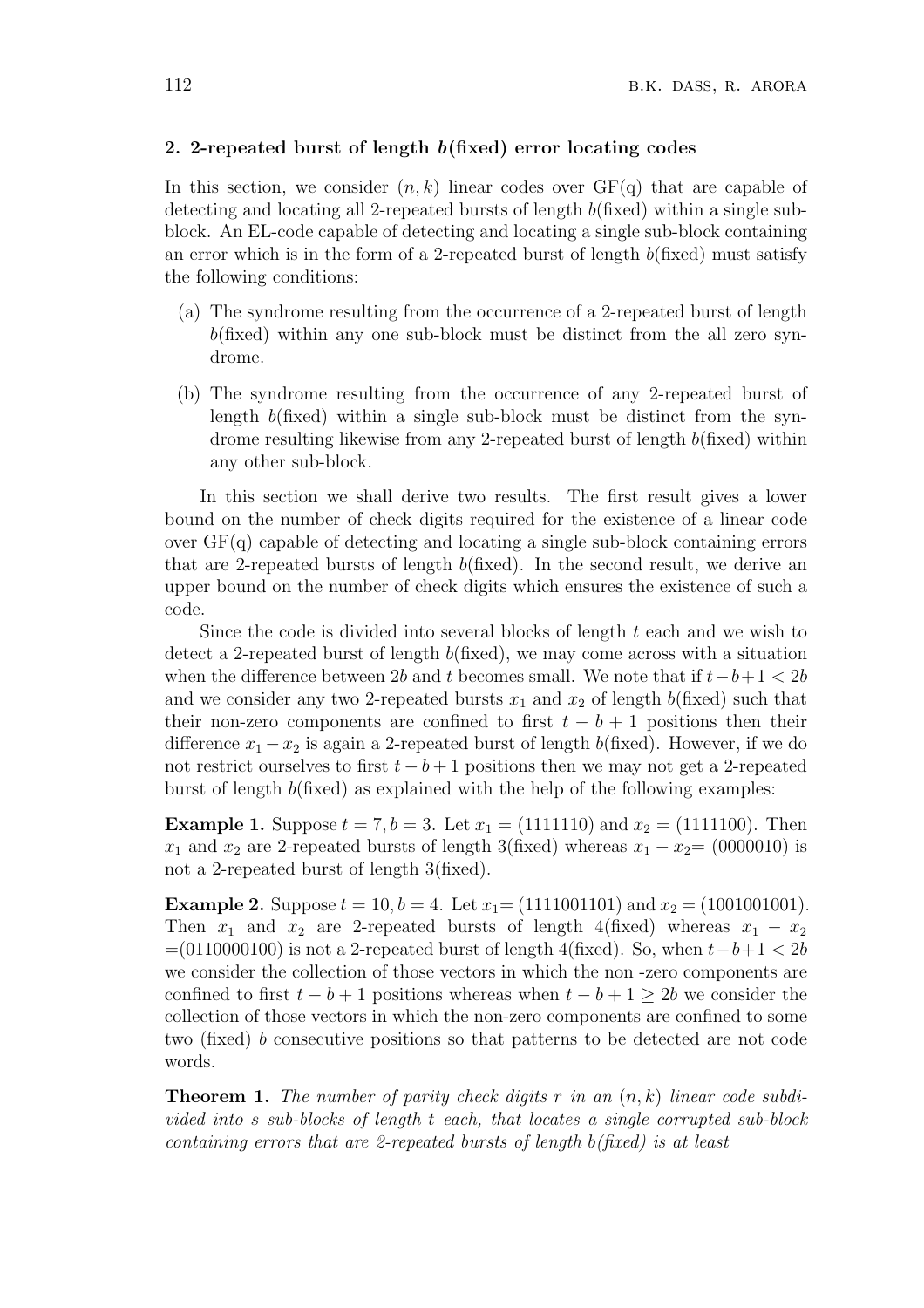(1) 
$$
\begin{cases} \log_q\{1 + s(q^{t-b+1} - 1)\} & when \ t-b+1 < 2b \\ \log_q\{1 + s(q^{2b} - 1)\} & when \ t-b+1 \ge 2b. \end{cases}
$$

**Proof.** Let there be an  $(n, k)$  linear code over  $GF(q)$  that locates a 2-repeated burst of length b(fixed) within a single corrupted sub-block. Maximum number of distinct syndromes available using  $r$  check bits is  $q^r$ . The proof proceeds by first counting the number of syndromes that are required to be distinct by condition (a) and (b) and then setting this number less than or equal to  $q<sup>r</sup>$ . First we consider a sub-block, say  $i^{th}$  sub-block of length t.

In view of the observations made before Theorem 1, we discuss the following two cases:

## Case 1: when  $t - b + 1 < 2b$ .

Let  $X$  consist of all those vectors in which all the non-zero components are confined to the first  $t-b+1$  positions of the i<sup>th</sup> sub-block. We observe that the syndromes of all the elements of X should be different; else for any  $x_1, x_2$  belonging to X having the same syndrome would imply that the syndrome of  $x_1 - x_2$  which is also an element of X and hence a 2-repeated burst of length  $b$ (fixed) within the same sub-block becomes zero; in violation of condition (a). Also since the code locates a single sub-block containing errors that are 2-repeated bursts of length  $b$ (fixed), the syndromes produced by similar vectors in different sub-blocks must be distinct by condition (b). Thus, the syndromes of vectors which are 2-repeated bursts of length b(fixed) in fixed positions, whether in the same sub-block or in different sub-blocks, must be distinct. (It may be noted that different fixed components may be chosen in different sub-blocks.) As there are  $(q^{t-b+1}-1)$  distinct nonzero syndromes corresponding to the vectors in any one sub-block and there are s sub-blocks in all, so we must have at least  $(1 + s(q^{t-b+1} - 1))$  distinct syndromes counting the all zero syndrome. Therefore, we must have

$$
q^r \ge \{1 + s(q^{t-b+1} - 1)\} \text{ when } t - b + 1 < 2b
$$

or

(2) 
$$
r \ge \log_q\{1 + s(q^{t-b+1} - 1)\} \text{ when } t - b + 1 < 2b.
$$

Case 2: when  $t - b + 1 \geq 2b$ .

Let  $X$  consist of all those vectors in which all the non-zero components are confined to some two fixed b consecutive positions of the  $i^{th}$  sub-block. As discussed in case 1, the syndromes of all the elements of  $X$  are different. As, in this case, there are  $(q^{2b}-1)$  distinct non-zero syndromes corresponding to the vectors in any one sub-block and there are s sub-blocks in all, so we must have at least  $(1 + s(q^{2b} - 1))$ distinct syndromes counting the all zero syndrome. Therefore, we must have

$$
q^r \ge (1 + s(q^{2b} - 1))
$$
 when  $t - b + 1 \ge 2b$ 

or

(3) 
$$
r \ge \log_q\{1 + s(q^{2b} - 1)\}\
$$
 when  $t - b + 1 \ge 2b$ .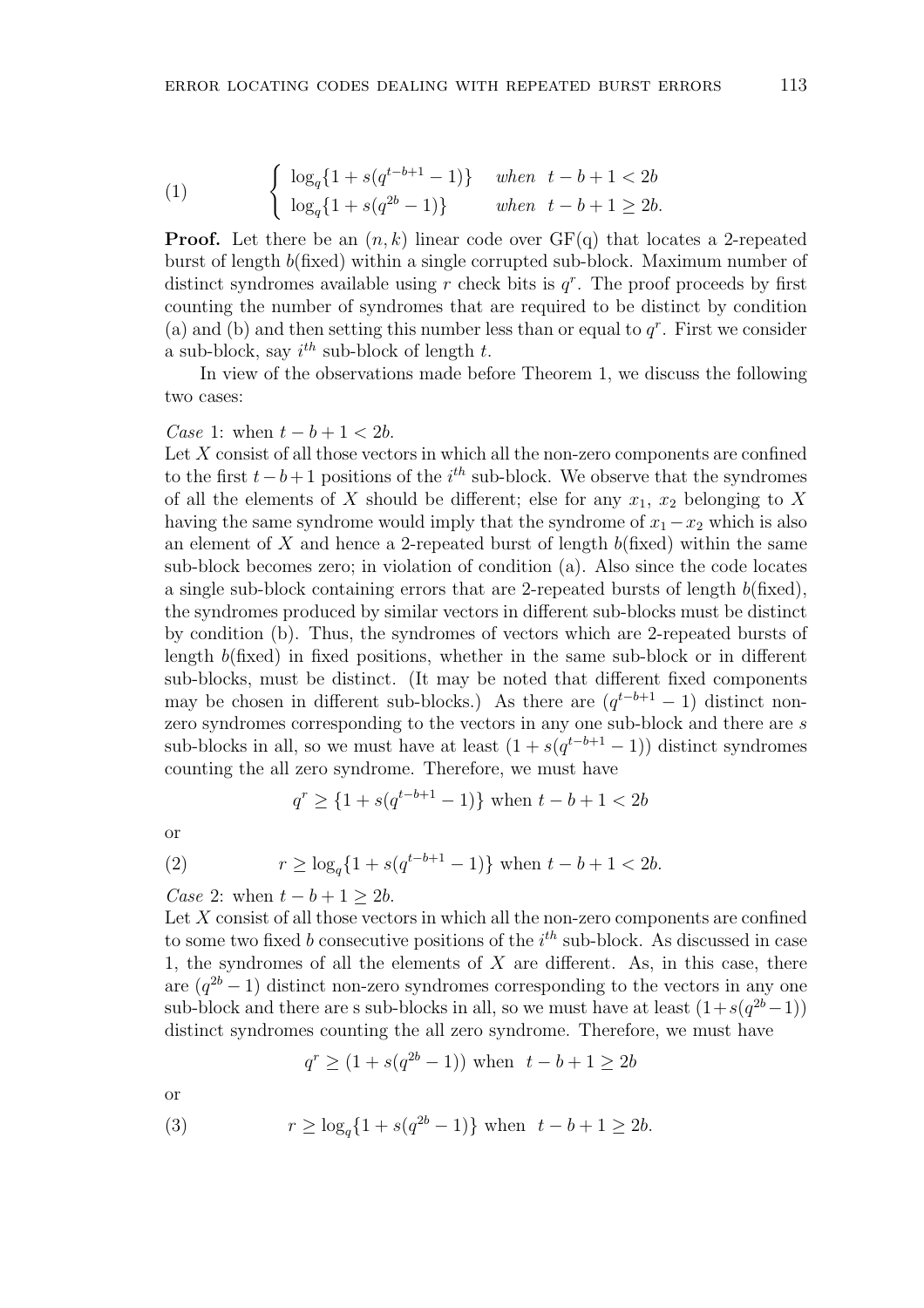From (2) and (3) we get the required result.

In the following result, we derive another bound on the number of check digits required for the existence of such a code. The proof is based on the technique used to establish Varsharmov-Gilbert Sacks bound by constructing a parity check matrix for such a code (refer Sacks [14], Theorem 4.7 Peterson and Weldon [13]). This technique not only ensures the existence of such a code but also gives a method for the construction of the code.

**Theorem 2.** An  $(n, k)$  linear EL code over  $GF(q)$  capable of detecting a 2-repeated burst of length b(fixed) within a single sub-block and of locating that sub-block can always be constructed provided that

(4)  

$$
r > (b-1) + \log_q \left[ \{1 + (q-1)q^{b-1}(t-2b+1)\} + \left\{1 + (s-1)\sum_{i=1}^2 {t - ib + i \choose i} (q-1)^i q^{i(b-1)}\right\} \right]
$$

where r is the number of check digits.

**Proof.** In order to prove the existence of such a code, we construct an  $(n-k) \times n$ parity check matrix H for such a code by a synthesis procedure. For that we first construct a matrix  $H_1$  from which the requisite parity check matrix H shall be obtained by reversing the order of the columns of each sub-block.

After adding  $(s-1)t$  columns appropriately corresponding to the first  $(s-1)$ sub-blocks, suppose that we have added the first  $j - 1$  columns  $h_1, h_2, h_3 \ldots h_{j-1}$ of the s-th sub-block to the matrix  $H_1$ , out of which the first  $b-1$  columns  $h_1, h_2, h_3, \ldots, h_{b-1}$  may be chosen arbitrarily (non-zero). We now lay down the condition to add the j-th column  $h_i$  to  $H_1$  as follows:

According to condition (a), for the detection of 2-repeated burst of length  $b$ (fixed) in the  $s^{th}$  sub-block  $h_j$  should not be a linear combination of immediately preceding  $b-1$  columns  $h_{j-b+1}, h_{j-b+2}, \ldots, h_{j-1}$  together with any linear combination of b consecutive columns out of the first  $j-b$  columns of the  $s^{th}$  sub-block. i.e.,

(5) 
$$
h_j \neq (\alpha_1 h_{j-b+1} + \alpha_2 h_{j-b+2} + \ldots + \alpha_{b-1} h_{j-1}) + (\beta_1 h_{i+1} + \beta_2 h_{i+2} + \ldots + \beta_b h_{i+b})
$$

where  $\alpha_i, \beta_i \in GF(q)$  and either all the coefficients  $\beta_i$ 's are zero or if the p-th coefficient  $\beta_p$  is the last non-zero coefficient then  $b \leq p \leq j - b$ .

The number of ways in which the coefficients  $\alpha_i$ 's can be selected is  $q^{b-1}$  and to enumerate the coefficients  $\beta_i$ 's is equivalent to enumerate the number of bursts of length b(fixed) in a vector of length  $j - b$ .

This number (refer Dass [5]), including the vector of all zeros is

$$
1 + (j - 2b + 1)(q - 1)q^{b-1}.
$$

So, the number of linear combinations on the right hand side of (5) is

(6) 
$$
q^{b-1}[1+(j-2b+1)(q-1)q^{b-1}].
$$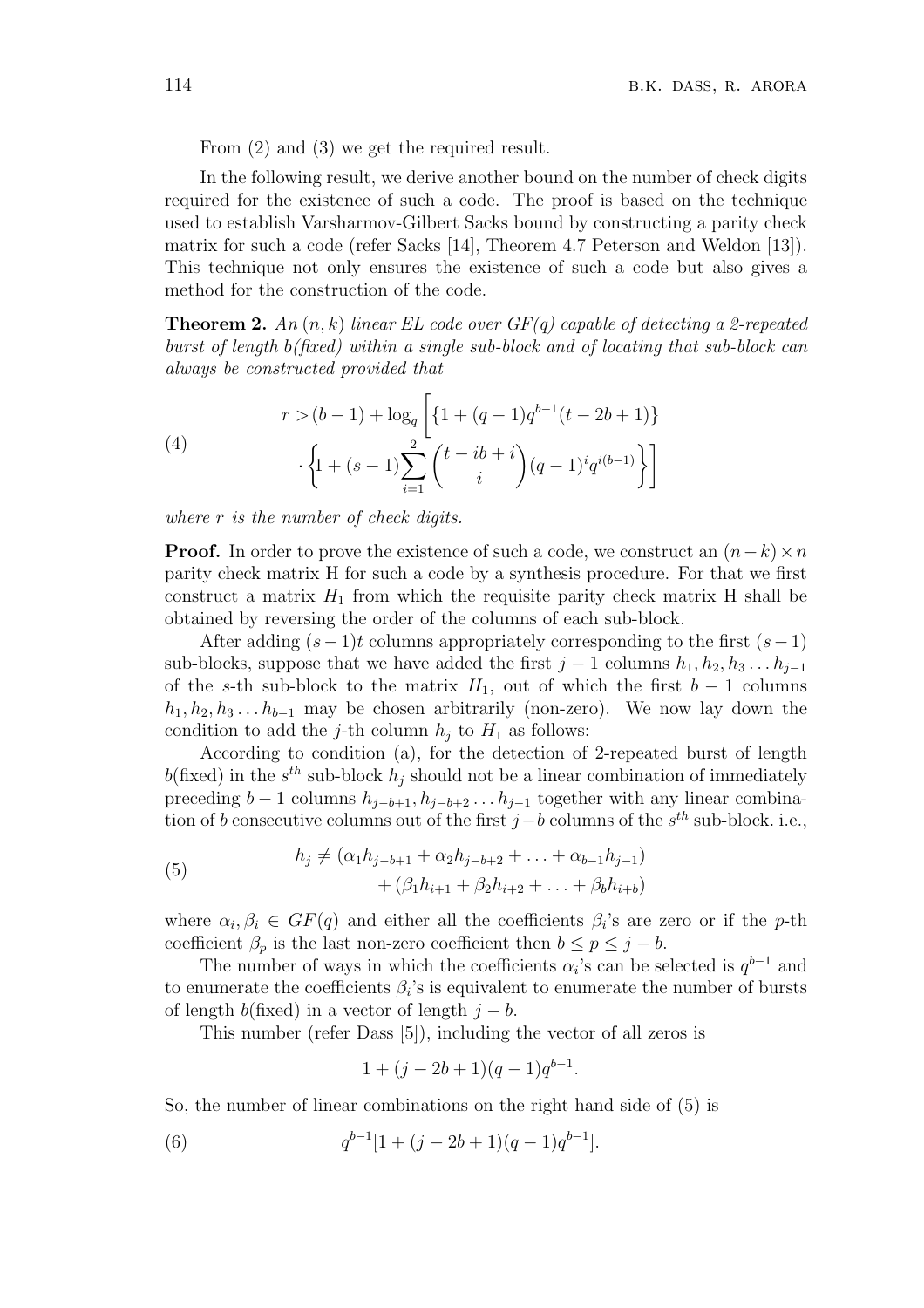Now, according to condition (b), for the location of 2-repeated burst of length b(fixed),  $h_i$  should not be a linear combination of the immediately preceding  $b-1$ columns together with any b consecutive columns out of the remaining  $j - b$ columns of the s-th sub-block together with linear combination of any two sets of b consecutive columns out of any one of the previously chosen  $s - 1$  sub-blocks, the coefficient of the last column of either both or one of the sets being non-zero.

The number of 2-repeated bursts of length  $b$ (fixed) in a sub-block of length t (refer Dass *et al.* [9]) is

$$
\sum_{i=1}^{2} {t - ib + i \choose i} (q-1)^{i} q^{i(b-1)}.
$$

Since there are  $(s - 1)$  previous sub-blocks, therefore number of such linear combinations becomes

(7) 
$$
(s-1)\bigg\{\sum_{i=1}^{2}\binom{t-ib+i}{i}(q-1)^{i}q^{i(b-1)}\bigg\}.
$$

So, for the location of 2-repeated burst of length  $b$ (fixed) the number of linear combinations to which  $h_j$  can not be equal to is the product computed in expr.(6) and expr.(7). i.e.,

$$
\exp(8) \qquad \qquad \exp(6) \times \exp(7)
$$

Thus, the total number of linear combinations that  $h_j$  can not be equal to is the sum of linear combinations in (6) and (8).

At worst, all these combinations might yield distinct sum. Therefore,  $h_j$  can be added to the s-th sub-block of  $H_1$  provided that

(9)  

$$
q^{r} > q^{b-1} \{1 + (q-1)q^{b-1}(j-2b+1)\} \left[1 + (s-1)\right] \cdot \left\{\sum_{i=1}^{2} \binom{t-ib+i}{i} (q-1)^{i} q^{i(b-1)}\right\}.
$$

To obtain the length of the block as t replacing j by t in the above expression we get

$$
r > (b-1) + \log_q \left[ \{ 1 + (q-1)q^{b-1}(t-2b+1) \} \cdot \left\{ 1 + (s-1) \left( \sum_{i=1}^2 \binom{t-ib+i}{i} (q-1)^i q^{i(b-1)} \right) \right\} \right].
$$

The required matrix  $H$  can be obtained from  $H_1$  by reversing the order of the columns in each sub-block.

Remark 1. It may be noted that it hardly matters whether we reverse the order of columns within the subblock or we reverse the order of the columns of the entire matrix  $H_1$ .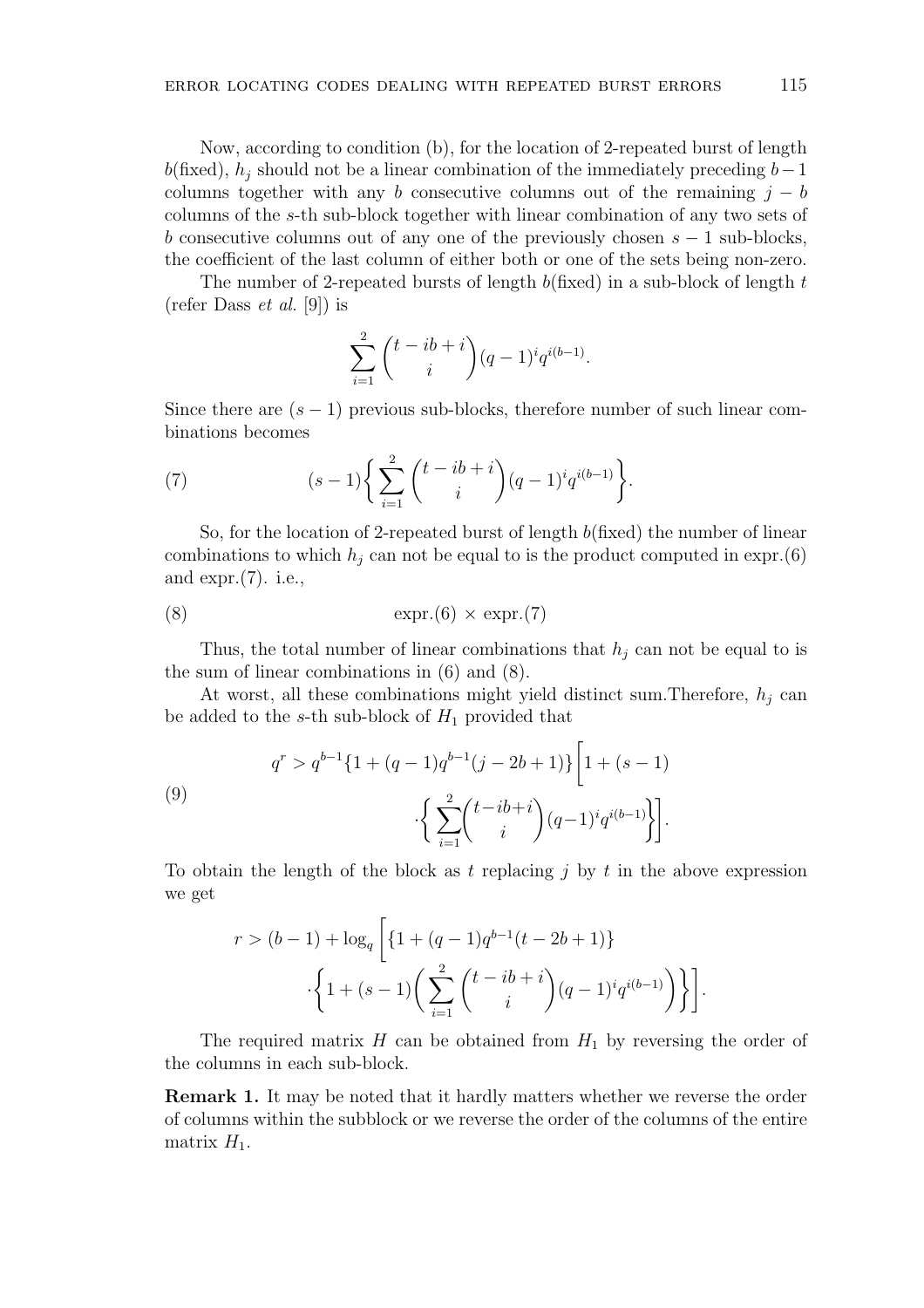Alternate Form 1. Let B be the largest value of b satisfying the inequality  $(4)$ . Then for  $b = B + 1$ , the inequality (4) gets reversed and we get

(10)  

$$
r \leq B + \log_q \left[ \left\{ 1 + (q-1)q^B(t - 2B - 1) \right\} + \left\{ 1 + (s-1) \sum_{i=1}^2 \binom{t - iB}{i} (q-1)^i q^{iB} \right\} \right].
$$

**Example 3.** For an  $(27, 14)$  linear code over  $GF(2)$  we construct the following parity check matrix  $H(13\times27)$ , according to the synthesis procedure given in the proof of Theorem 2 by taking  $s = 3$ ,  $t = 9$ ,  $b = 3$ .

> J.  $\mathbf{I}$ J. Ť. J. Ť. Ť. Ť.  $\begin{array}{|c|c|} \hline \quad \quad & \quad \quad & \quad \quad \\ \hline \quad \quad & \quad \quad & \quad \quad \\ \hline \quad \quad & \quad \quad & \quad \quad \\ \hline \end{array}$ Ť. Ť. Ť. Ť. Ť.  $\begin{array}{cccccccccccc} 0& 0& 0& 0& 0& 0& 0& 0& 1& 1& 1& 1& 0& 0& 0& 0& 0& 1& 1& 1& 0& 0& 1\\ 0& 0& 0& 0& 0& 0& 0& 1& 0& 0& 0& 1& 0& 0& 0& 0& 1& 0& 1& 1& 0& 0& 1& 1& 0& 0& 1\\ 0& 0& 0& 0& 0& 0& 1& 0& 0& 0& 0& 0& 0& 0& 0& 0& 0& 0& 0& 1&$ 0 0 0 0 0 0 0 1 0 0 0 1 0 0 0 0 1 0 1 1 0 0 1 0 0 1 0 0 0 0 0 0 0 1 0 0 0 0 0 0 0 0 0 0 0 1 1 0 0 1 1 0 0 0 0 0 0 0 0 1 0 0 0 0 0 0 0 0 0 0 0 0 1 1 0 0 1 0 0 0 0 0 0 0 0 1 0 0 0 0 0 0 0 0 0 0 0 0 0 1 1 0 1 0 0 0 0 0 0 0 0 1 0 0 0 0 0 0 0 0 0 0 0 0 0 0 0 1 0 1 0 0 1 0 0 0 0 1 0 0 0 0 0 0 0 0 0 0 0 0 0 0 0 0 1 0 1 0 0 0 0 0 0 1 0 0 0 0 0 0 0 0 0 0 0 0 0 0 0 0 1 0 0 1 0 0 0 0 0 1 0 0 0 0 0 0 0 0 0 0 0 0 0 0 0 0 0 0 0 1 0 0 0 0 0 0 0 0 0 0 0 0 0 0 0 1 0 0 0 0 0 1 0 0 0 0 0 0 1 1 0 0 0 0 0 0 0 0 0 0 0 0 0 0 0 0 0 1 0 0 0 1 0 0 1 1 0 0 0 0 0 0 0 0 0 0 0 0 0 1 0 0 0 1 0 0 0 0 1 0 1 1 1 1 0 0 0 0 0 0 0 0 0 0 0 0 0 1 0 1 0 0 0 0 0 1 0 0 0 1 0 1 0 0  $\overline{a}$  $\mathbf{L}$ L İ. L L İ. L İ. L İ. L L L L L L L L L

The null space of this matrix can be used as a code to locate a sub-block of length  $t = 9$  containing 2-repeated bursts of length 3(fixed). It may be easily verified that:

- 1. Syndromes of 2-repeated bursts of length 3(fixed) within any sub-block are all non-zero showing thereby that the code detects all 2-repeated bursts of length 3(fixed) occurring within a sub block.
- 2. The syndrome of the 2-repeated burst of length 3(fixed) within any subblock is different from the syndrome of a 2-repeated burst of length 3(fixed) within any other sub-block thereby ensuring that the code locates any 2 repeated burst of length 3(fixed) occurring within single sub-block. (This has been verified through MS-Excel program).

Observation. Syndromes of some of the 2-repeated bursts of length 3(fixed) occurring within the second sub-block turn out to be the same. For coding efficiency it is desired that the syndromes of the error patterns within any sub-block are identical whenever possible.

#### 3. Location of m-repeated burst of length  $b$ (fixed)

In this section, the results of the previous section have been extended to the case of m-repeated burst of length  $b$ (fixed).

It may be noted that an EL-code capable of detecting and locating a single sub-block containing an error which is in the form of an  $m$ -repeated burst of length  $b$ (fixed) must satisfy the following conditions:

(c) The syndrome resulting from the occurrence of an  $m$ -repeated burst of length  $b$ (fixed) within any one sub-block must be distinct from the all zero syndrome.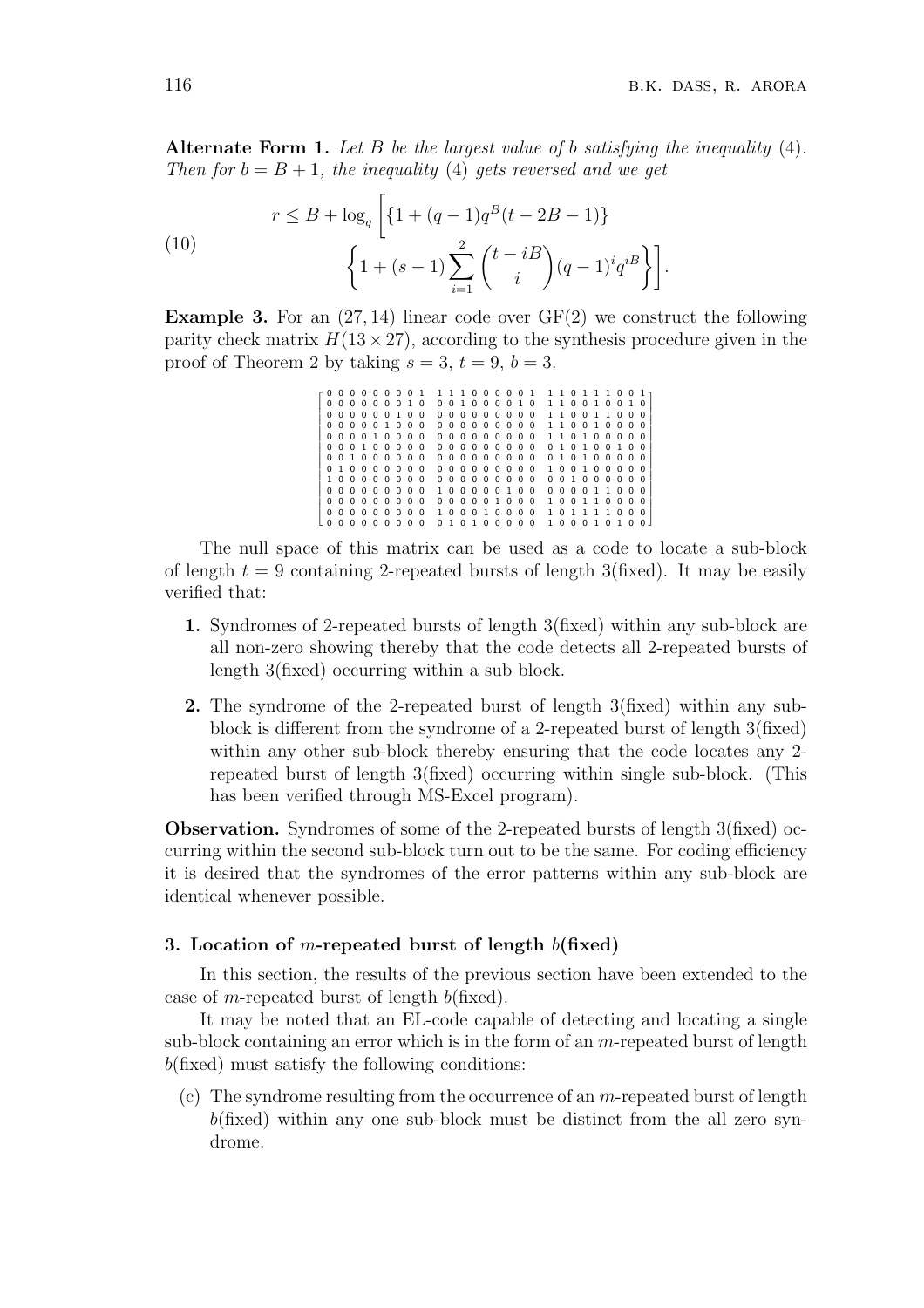(d) The syndrome resulting from the occurrence of any m-repeated burst of length b(fixed) within a single sub-block must be distinct from the syndrome resulting likewise from any m-repeated burst of length  $b$ (fixed) within any other sub-block.

In this section, we shall derive two results. The first result gives a lower bound on the number of check digits required for the existence of a linear code over GF(q) capable of detecting and locating a single sub-block containing errors that are m-repeated bursts of length  $b$ (fixed). In the second result, we derive an upper bound on the number of check digits which ensures the existence of such a code.

**Theorem 3.** The number of parity check digits r in an  $(n, k)$  linear code subdivided into s sub-blocks of length t each, that locates a single corrupted sub-block containing errors that are m-repeated bursts of length b(fixed) is at least

(11) 
$$
\begin{cases} \log_q\{1 + s(q^{t-b+1} - 1)\} & when \ t-b+1 < mb \\ \log_q\{1 + s(q^{mb} - 1)\} & when \ t-b+1 \geq mb. \end{cases}
$$

Proof. The proof of this result is on the similar lines as that of proof of Theorem 1 so we omit the proof.

**Remark 2.** For  $m = 2$ , this result coincides with the Theorem 1 when 2-repeated bursts of length b(fixed) are considered.

For  $m = 1$ , this result is similar to the result obtained in the Theorem 1 due to Dass and Chand [7] when bursts of length b(fixed) are considered.

In the following result we derive another bound on the number of check digits required for the existence of the code considered in the Theorem 3.

**Theorem 4.** A code capable of detecting an m-repeated burst of length  $b$ (fixed) within a single sub-block and of locating that sub-block can always be constructed provided that

(12) 
$$
r > (b-1) + \log_q \left[ \left\{ \sum_{i=0}^{m-1} {t - (i+1)b + i \choose i} \cdot (q-1)^i q^{i(b-1)} \right\} \cdot \left\{ 1 + (s-1) \sum_{i=1}^m {t - ib + i \choose i} (q-1)^i q^{i(b-1)} \right\} \right]
$$

where r is the number of check digits.

Proof. As in Theorem 3, we omit the proof because proof of this result is on the similar lines as that of proof of Theorem 2.

**Remark 3.** For  $m = 2$ , this result coincides with Theorem 2 when 2-repeated bursts of length b(fixed) are considered.

For  $m = 1$ , this result coincides with the result obtained in Theorem 2 due to Dass and Chand [7] when bursts of length b(fixed) are considered.